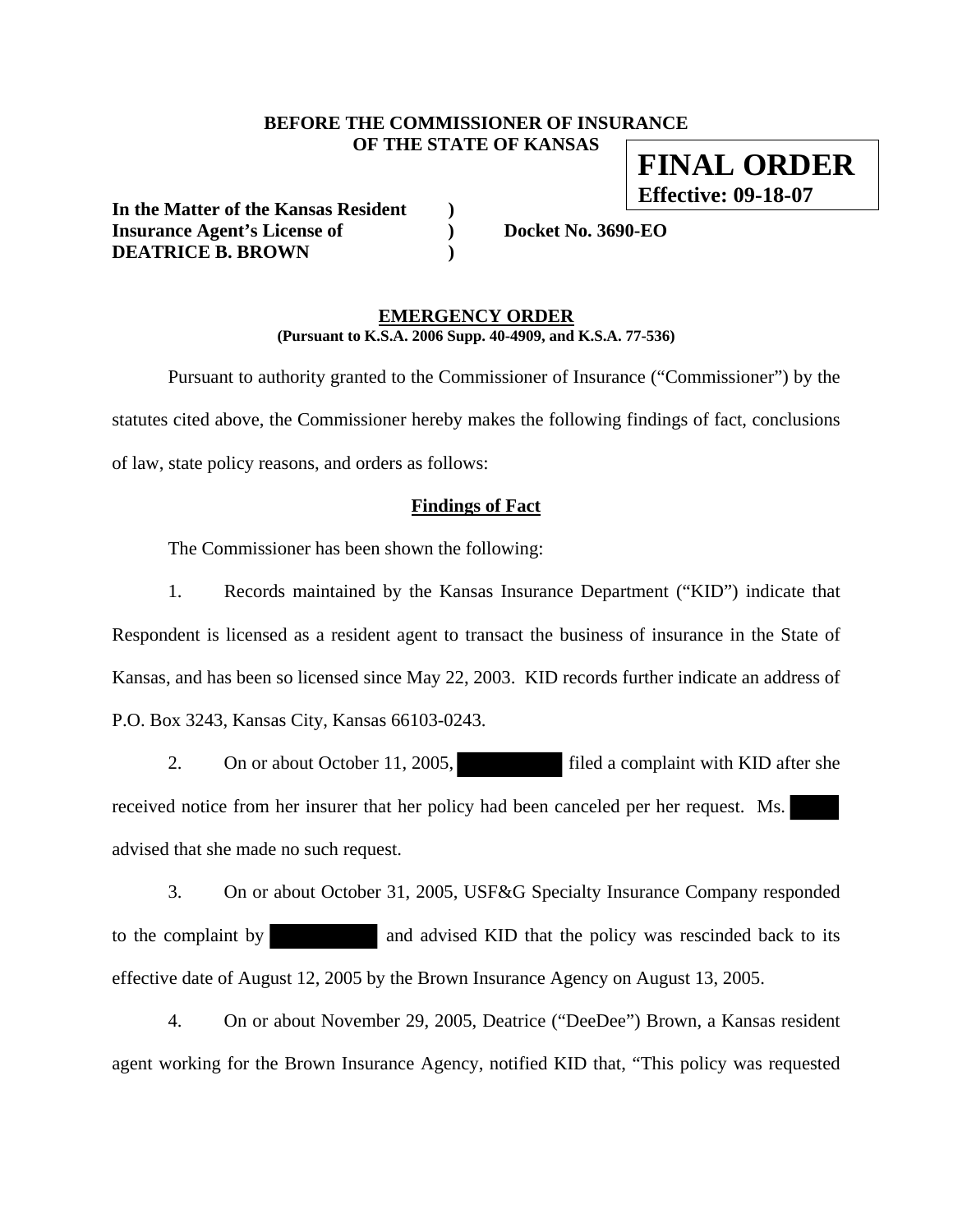cancelled in writing directly to the carrier by Ms. we assume since this agency never sent in a cancellation request."

 5. On or about December 30, 2005, USF&G Specialty Insurance Company responded to the complaint by and advised KID that the policy was cancelled on August 13, 2005 by the Brown Insurance Agency computer user number.

 6. On or about March 23, 2007, filed a civil lawsuit in the United States District Court for the Western District of Missouri against Ron E. Brown, Respondent, Brown Insurance Agency, and other defendants alleging breach of insurance contract, tort of outrage, and civil conspiracy.

| 7.                                                                                           | On or about June 6, 2006,   | purchased insurance on properties                                                        |
|----------------------------------------------------------------------------------------------|-----------------------------|------------------------------------------------------------------------------------------|
| located at                                                                                   | and                         | from the Brown                                                                           |
| Insurance Agency.                                                                            |                             |                                                                                          |
| 8.                                                                                           | On or about June 6, 2007,   | purchased insurance on property                                                          |
| located at                                                                                   |                             | , from the Brown Insurance Agency.                                                       |
| 9.                                                                                           | On or about August 2, 2007, | filed a complaint with KID after he                                                      |
| became aware after a fire that he did not have insurance coverage and that one of the policy |                             |                                                                                          |
|                                                                                              |                             | numbers actually belonged to property located in North Carolina. Respondent signed the   |
|                                                                                              |                             | Evidence of Property Insurance with the fraudulent numbers on behalf of Ronald E. Brown. |

# **Applicable Law**

#### 10. K.S.A. 40-2,125(c) states, in relevant part:

If the Commissioner makes written finds of fact that there is a situation involving an immediate danger to the pubic health, safety or welfare or the public interest will be irreparably harmed by delay in issuing an order under subsection  $(a)(3)$ , the commissioner may issue an emergency temporary cease and desist order.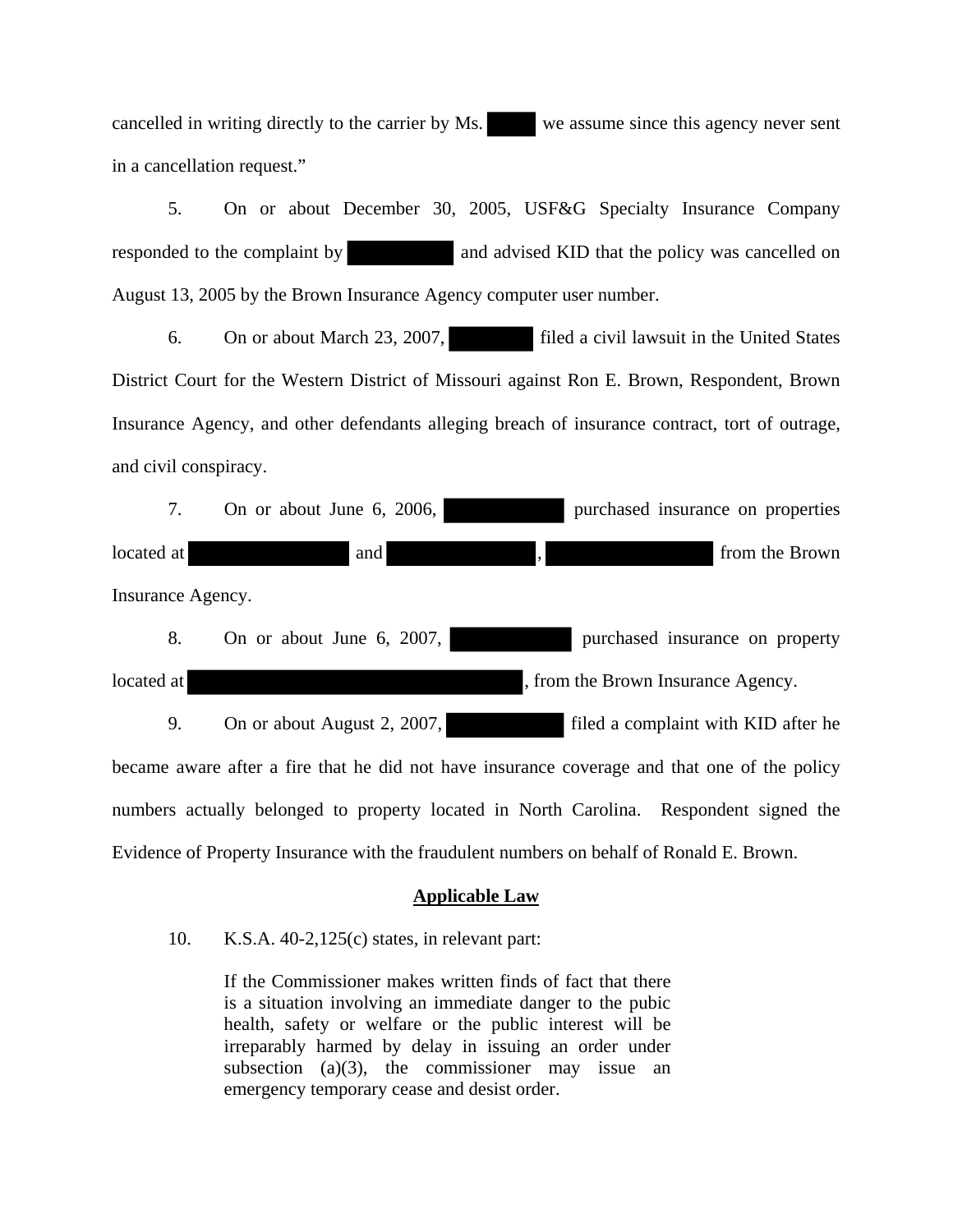11. K.S.A. 2006 Supp. 40-4909(a) provides, in relevant part

The Commissioner may deny, suspend, revoke or refuse renewal of any license issued under this act if the commissioner finds that the applicant or license holder has:

- (4) Improperly withheld, misappropriated or converted any moneys or properties received in the course of doing insurance business.
- (8) Used any fraudulent, coercive, or dishonest practice or demonstrated any incompetence, untrustworthiness or financial irresponsibility in the conduct of business in this state of elsewhere.

#### **Conclusions of Law**

 12. The Commissioner of Insurance has jurisdiction over Respondent as well as the subject matter of this proceeding, and such proceeding is held in the public interest.

 13. Based on the facts and circumstances set forth herein, it appears that Deatrice B. Brown incorrectly denied canceling an insurance policy without permission from the insured, that Deatrice B. Brown has been sued based on her business practices and that Deatrice B. Brown issued Evidence of Property Insurance with false policy numbers.

 14. Based on the facts the actions of Respondent constitute a fraudulent or dishonest practice or demonstrate untrustworthiness in the conduct of business in this state or elsewhere.

 15. The insurable interests of the public are not properly served under respondent's license.

 16. The Commissioner finds that the acts of the respondent present an immediate danger to the public safety and welfare, and that the respondent's ongoing misconduct gives rise to a reasonable belief that such acts will be repeated and that immediate action is necessary for the protection of the public.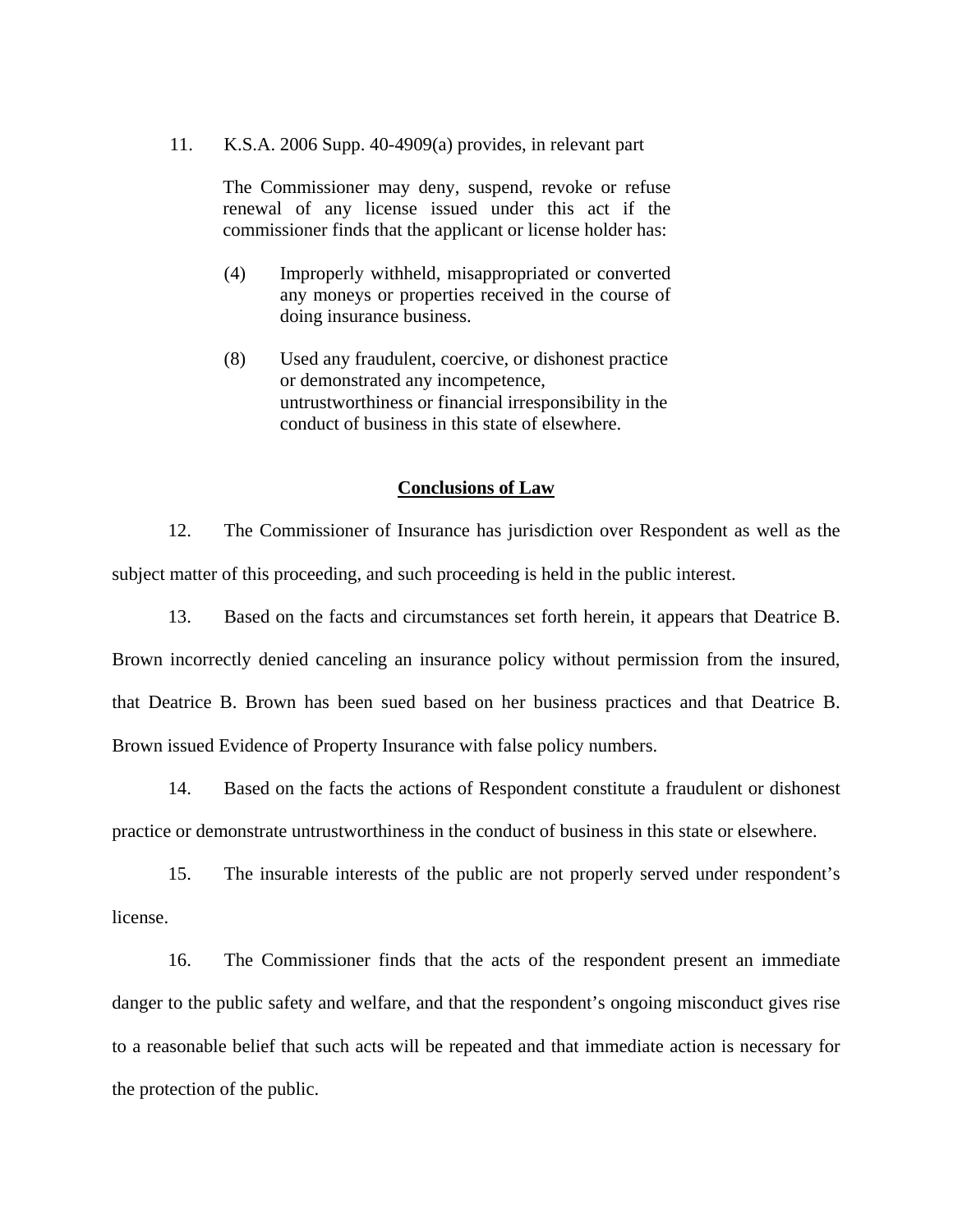# **IT IS THEREFORE ORDERED, BY THE COMMISSIONER OF INSURANCE**,

that:

1. Deatrice B. Brown shall **IMMEDIATELY CEASE AND DESIST** from the

sale, solicitation or negotiation of insurance and/or receiving compensation deriving from the sale, solicitation, or negotiation of insurance conducted after the effective date of this order,

2. The Commissioner of Insurance retains jurisdiction over the subject matter of this

proceeding and over the parties for the purpose of entering such further order or orders as may be deemed proper.

# **Notice of Right to Hearing or Appeal**

You are entitled to a hearing pursuant to K.S.A. § 77-542, the Kansas Administrative Procedure Act. If you desire a hearing, you must file a written request for a hearing with:

> John W. Campbell, General Counsel Kansas Insurance Department 420 S.W. 9th Street Topeka, Kansas 66612.

This request must be filed within fifteen (15) days from the date of service of this Order. If you request a hearing, the Kansas Insurance Department will notify you of the time and place of the hearing and information on the procedures, right of representation, and other rights of parties relating to the conduct of the hearing, before commencement of same.

If a hearing is not requested in the time and manner stated above, this Order shall become effective as a Final Order upon the expiration of time for requesting a hearing, pursuant to K.S.A. 77-613. In the event that you file a petition for judicial review, pursuant to K.S.A. 77- 613(e), the agency officer to be served on behalf of the Kansas Insurance Department is:

> John W. Campbell, General Counsel Kansas Insurance Department 420 S.W. 9th Street Topeka, Kansas 66612.

# **IT IS SO ORDERED THIS \_\_21st\_\_ DAY OF AUGUST 2007, IN THE CITY OF TOPEKA, COUNTY OF SHAWNEE, STATE OF KANSAS.**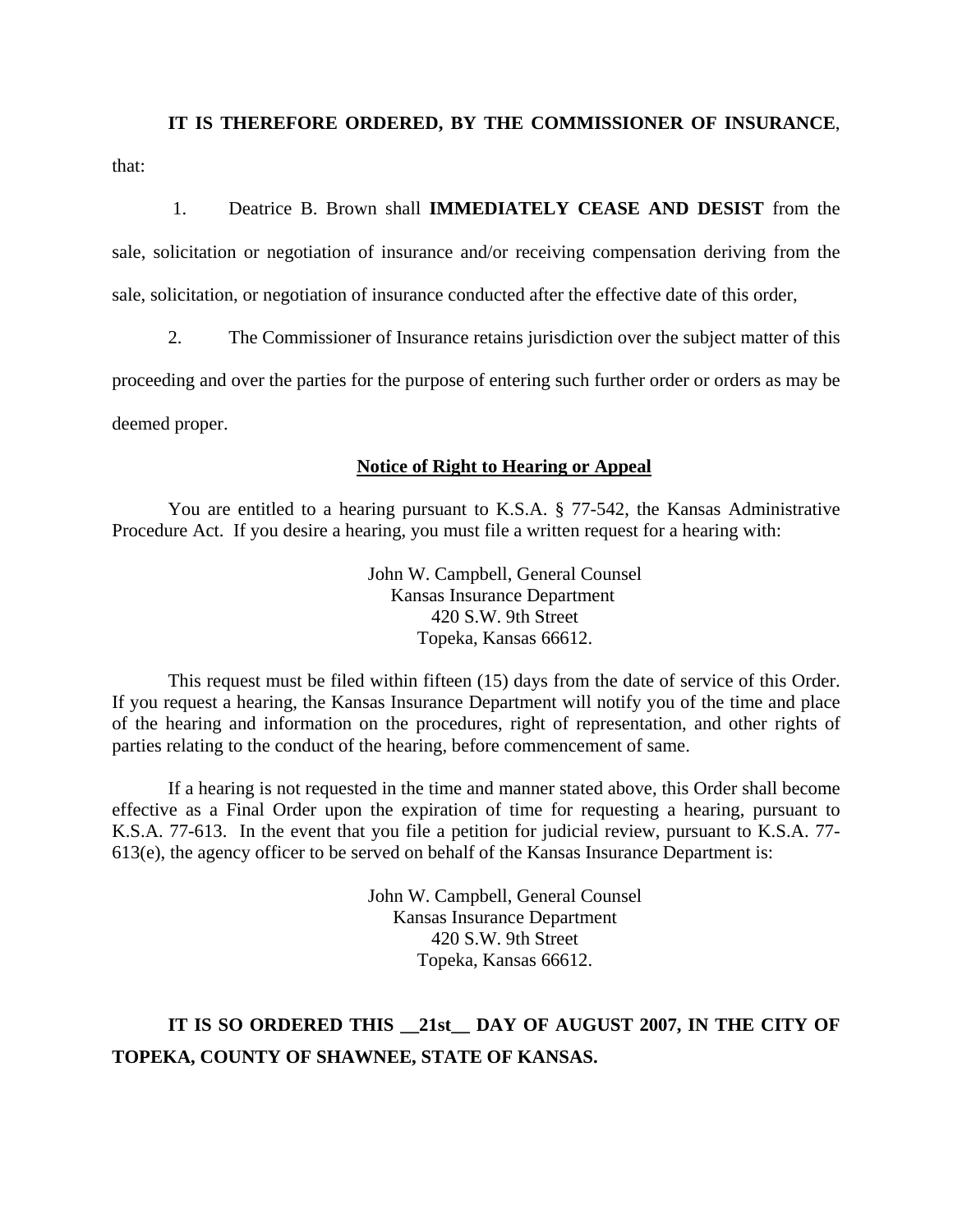

\_/s/ John W. Campbell\_\_\_\_\_\_\_\_\_\_\_\_\_\_\_\_\_

Approved and Submitted by:

\_/s/ Stacy R. Bond\_\_\_\_\_\_\_\_\_\_\_\_\_\_\_\_\_\_\_\_\_\_ Stacy R. Bond Staff Attorney